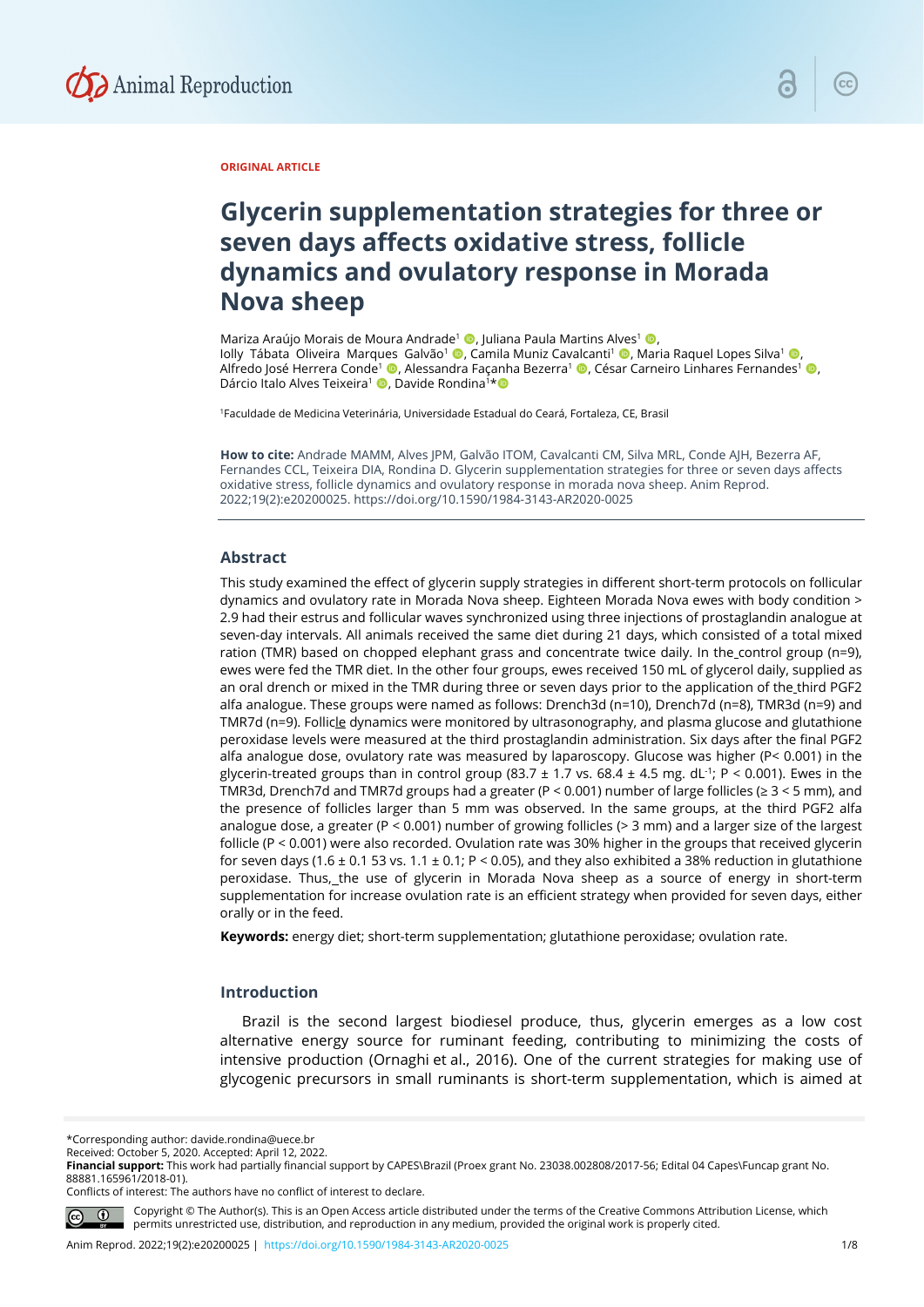optimizing folliculogenesis. In sheep, glucose infusion for three or five days is able to trigger an "acute" metabolic signaling, which is shown to be advantageous in stimulating the functionality of the ovary, extending the final stages of folliculogenesis and consequently increasing ovulation rate (Dupont and Scaramuzzi, 2016). The use of glycerol as a short-term supplement would help solving two problems: the utilization of this by product and the low reproductive performance of the flock.

Glycerol administered in the form of glycerin to ruminants promotes metabolic changes-by increasing plasma glucose and insulin concentrations. The animal response is largely dependent on the dose used and the form of administration. While intravenous glycerol infusion (170 mL), promotes blood glucose and insulin peaks 1-2 h after administration in sheep, an oral drench (270-300 mL) extends the peaks from 6 to 12 h after administration in sheep and goats (Rodrigues et al. 2015; Ferraro et al. 2016; Kalyesubula et al., 2019). Moreover, excessive glycemic stimulation can lead to the occurrences of hyperglycemia, reducing oocyte and embryo quality (van Eetvelde et al., 2017). This is because the associated increase in insulin levels induces epigenetic changes; a decrease in the glutathione enzyme and, possibly increasing oxidative stress; resulting in an accumulation of reactive oxygen species (ROS) (Uhde et al., 2018).

Previous studies have demonstrated the effectiveness of glycerin supplementation (six days) in follicle stimulation used as an oral drench in sheep (Oliveira et al., 2016) and in improving embryo quality in goats (Silva et al., 2014). Despite the positive results described in the literature, some aspects still limit its use in extensive systems, since the best form of administration of this energy supplement is still debatable. The use of glycerin in the form of oral drench provides ease of application and allows the control of the dose administered (Porcu et al., 2018), but it requires frequent handling of the animals. In contrast, the administration of glycerin in the feed favors the application of continuous treatments (Van Cleef et al., 2018).

Nonetheless, it does not allow for an efficient control of the effective dose ingested, especially if animals are feed collectively.

We hypothesized that the oral drench of glycerin would be more effective than the administration in the feed, and that there would be no differences between 3 and 7 days supplementation on the number of follicles stimulated to ovulate. Also, that the oral drench would have no effect on glutathione enzyme activity, and indicative of oxidative stress.

Therefore, the present study proposes to determine whether the addition of glycerin in oral form or included in the feed for three or seven days influences glucose concentrations, oxidative stress, follicle dynamics and ovulatory response in Morada Nova ewes.

# **Methods**

# **Animals and experimental design**

The experiment was conducted at the Agricultural Experimental Farm Dr. Esaú Accioly de Vasconcelos, in the municipality of Guaiúba, Ceará State, located at 4º2 23"S and 38º38'14"W, from March 2019 to January 2020. This area, characterized by a constant photoperiod regimen, has a warm, tropical, sub-humid climate with a mean annual rainfall and temperature of 904.5 mm and 26-28º C, respectively.

All procedures performed in this study were approved by the Ethics Committee on Animal Experimentation of UECE (approval no. 3450166/2014, CEUA-UECE). Eighteen animals were used in three trials. In each trial, the groups to be tested were randomly chosen. For each group, a similar number of animals was maintained ( $n = 9$ ). In addition, a minimum 90-day interval between trials was maintained to allow sufficient time between treatments applied in each trial. The handling conditions and food level remained similar during the experimental trials. Forty-five multiparous Morada Nova ewes were distributed in a randomized experimental design with five group treatments. The Morada Nova breed does not show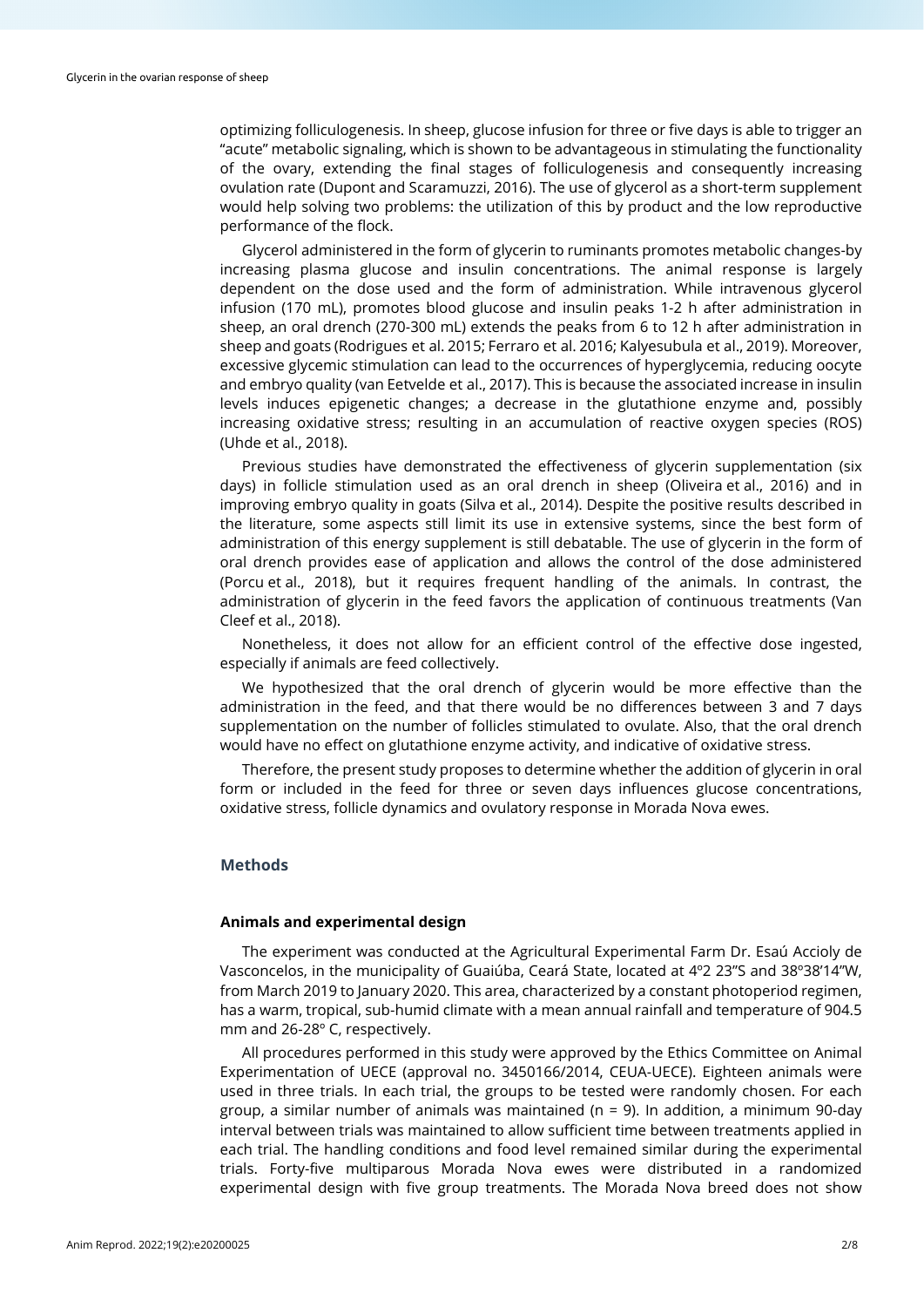reproductive seasonality. Sheep body mass index was calculated as follows: BMI = ((body weight (kg)/ withers height (m)/body length (m))/10. The animals were homogenous (P  $> 0.05$ ) in terms of body mass index (8.1  $\pm$  0.8; overall mean  $\pm$  SD), age (2.3  $\pm$  0.9 years) and body condition score > 2.9 (scale of 1 to 5). Their body condition score was equivalent to that of an animal with subcutaneous fat thickness at the loin of  $3.1 \pm 0.4$  mm and loin depth mean measured in the lumbar region of  $16.8 \pm 2.5$  mm. Overall means for body weight, withers height and body length at the start of the trials were 28.1  $\pm$  3.3 kg, 62.9  $\pm$  2.6 cm and 62.7  $\pm$  1.9 cm, respectively (P > 0.05). Ewes received the same diet, which consisted of a total mixed ration (TMR) based on chopped elephant grass and concentrate (ground grain corn, 60%; wheat bran, 25%; soybean meal, 10%; and mineral and vitamin mixture, 5%). The TMR was prepared in a water solution and supplied to meet the nutritional requirements of adult sheep (NRC, 2007). The experimental animals were kept in collective stalls, where they had free access to mineral supplement and water. The diets were provided twice daily (07:00 and 15:00 h) and refusals were collected daily and weighed weekly to determine the intake of the dietary supplements by the animals. All ewes had estrus and follicle waves synchronized as described by Viñoles et al., (2010), by administering three injections of 100 μg of the prostaglandin analogue (PGF2 alfa analogue) D-Cloprostenol (Prolise® - Tecnopec, São Paulo, Brazil), at seven days intervals (Figure 1). The third application of PGF2 alfa analogue was aimed at promoting estrus and ovulation simultaneously in all ewes.



**Figure 1.** Time line of hormonal protocol, ultrasound assessment and laparoscopy during glycerin administration for three or seven days.

The ewes received energy supplementation based on 150 mL glycerol in the 138 form of glycerin solution (containing 99% glycerin and water at a 9:1 ratio). All animals 139 were supplemented daily for three or seven days before the third application of PGF2 140 alfa analogue (Figure 1). In two groups, glycerin solution was administrated to the ewes as an oral drench in water (9:1), 1 h after feeding, for three days (Drench3d group; 142 n=10) or seven days (Drench7d group; n=8) prior to the third PGF2 alfa analogue injection. In the two other groups, glycerin was supplemented in the TMR for three (TMR3d group; n=9) or seven days (TMR7d group; n=9) prior to the third PGF2 alfa analogue injection. Glycerin was added daily, per ewe, in the TMR diet during the supplementation period. The TMR diet was kept as the control group (n=9), and ewes received a drench of 150 mL saline solution for 7 days. The estimated energy value of glycerol was 0.77 Mcal of ME (Mach et al., 2009). Based on these values, glycerin supplementation increased the ME density of the diet by 47% daily, in relation to the TMR provided in the control treatment.

#### **Ultrasound assessments and laparoscopy**

Ovarian images were obtained with a B-mode ultrasound equipment using a 5- MHz linear probe (model DP-2200Vet, Shenzhen Mindray Bio-Medical Eletronics Co., Ltd., China) that was inserted into a plastic handle so that the probe could be manipulated externally in the rectum.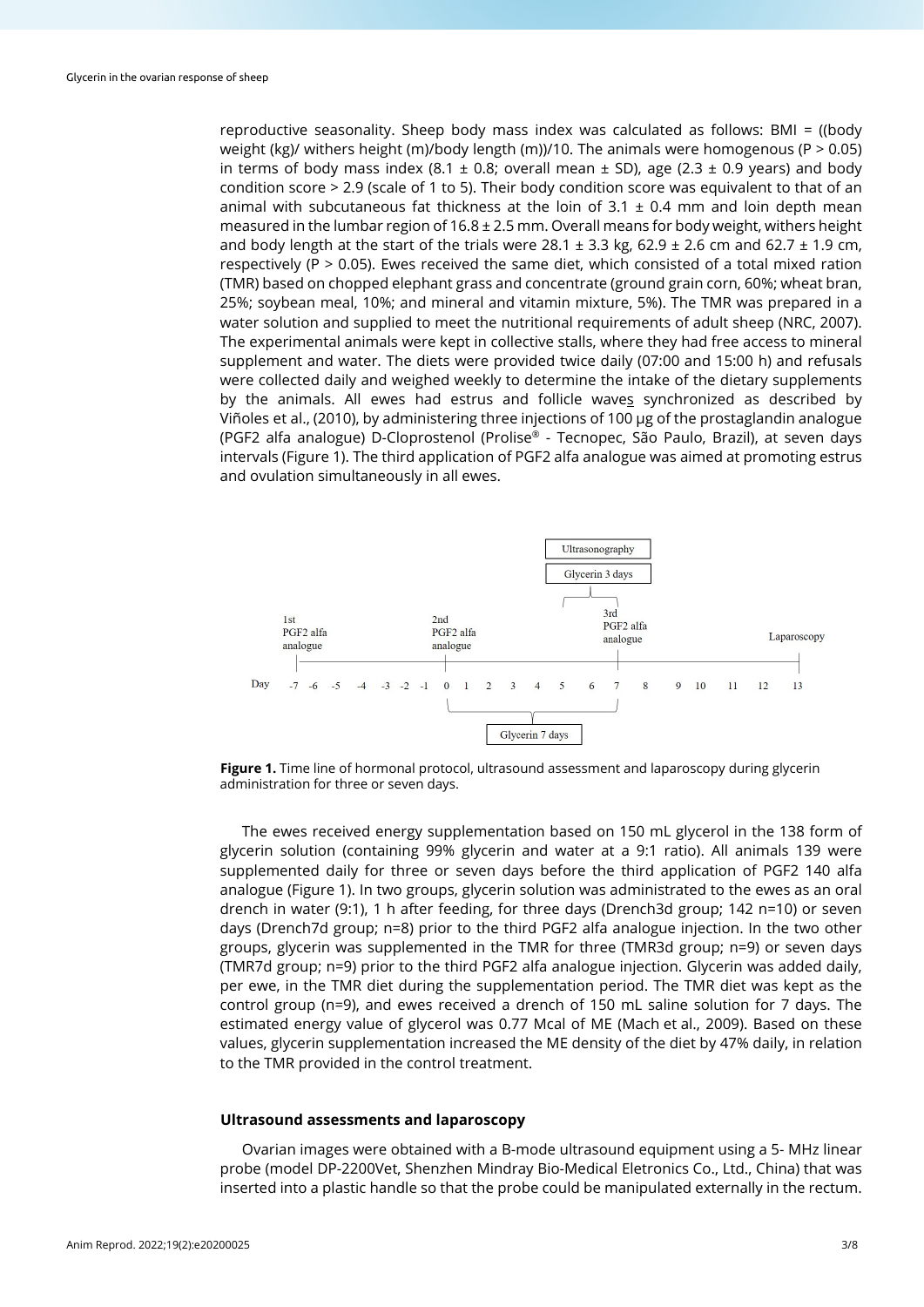Examinations were also recorded on videotape (one cassette per ewe), followed by image capture and analysis using Image J software (Image J, National Institutes of Health, Millersville, USA), which was previously calibrated. In the hormonal protocol, day 0 was defined as the first application of PGF2 alfa analogue. Ultrasonography was performed twice daily from Day 5 to the last injection of PGF2 alfa analogue (Figure 1). An ovarian follicle wave was defined as the emergence of a group of small follicles (< 3 mm in diameter) that originated one or more large follicles (>5 mm). An intermediate diameter (≥3 mm to <5 mm) was considered a medium-size follicle.

Subcutaneous fat thickness at the loin (SFTL) and loin depth (LD) were measured at beginning and end of the experiment before laparoscopy, using the same ultrasound device with a linear 5-MHz transducer. The ewes were held still and the transducer was placed linearly in the region between the 3rd and 4th lumbar vertebrae (Silva et al., 2014). To measure the structures of interest, ultrasonographic examinations were recorded in the form of videos, followed by the capture and measurement of images for each structure using Image J software (Image J, National Institutes of Health, Millersville, USA), which was previously calibrated.

Six days after the last injection of PGF2 alfa analogue (Figure 1), ovulatory response was quantified by laparoscopy, through a morphological classification of corpus luteum as described before (Guido et al., 2003).

# **Blood sampling, glucose and glutathione peroxidase assays**

Blood samples were taken at the third prostaglandin injection by jugular venipuncture, using heparinized vacutainer tubes (Labor import, Wei Hai, 179 China), prior to the morning feeding. The samples were centrifuged at 600 *g* for 15 min, and the obtained plasma was stored at −20 °C for subsequent quantification of the metabolites. Plasma glucose concentrations were determined using an automated biochemical analyzer (Mindray BS 120, Mindray®) with commercial kits (Bioclin®, 183 Quibasa — Minas Gerais, Brazil). The sensitivity of the assay kit was 1.31 mg/dL for glucose. Glutathione peroxidase (GPx) was analyzed using a semiautomated biochemical analyzer (Randox RX Monza TM, Randox Laboratories®, Crumlin, UK) and commercial kits (Randox Laboratories®, Crumlin, UK) with 75 U/L sensitivity for GPx.

### **Statistical analysis**

Data were subjected to analysis of variance (ANOVA) using a general linear model procedures (Statistica v. 13.4.0.14, TIBCO Software, Inc., Palo Alto, CA, USA). The statistical model considered the fixed effect of the group-diet (Control, Drench3d, TMR3d, Drench7d and TMR7d), time (interval of assessments used during the time length of supplementation) and group × time interaction, for the measurements of body weight, SFTL, LD and follicle-dynamics. For plasma metabolites and ovulatory response, the factor used was the group-diet of the supplementation treatment. Pairwise comparisons were performed by the Newman-Keuls test. Metabolite concentrations, number of follicles as obtained by ultrasonography and ovulatory response data were log- transformed (logx10).

# **Results**

Table 1 shows the results of the *in vivo* performance of the experimental groups. The Drench7d and TMR7d groups were heavier than the control group at the end of the respective tests. Loin depth did not differ as a function of the diet, whereas the thickness of adipose tissue exhibited a statistical difference between the control and TMR7d treatment groups (data not shown). There was an effect of glycerin administration for plasma glucose concentration (Table 1). All groups treated with glycerin showed higher blood glucose values as compared with the control group. There were no differences between groups in relation to food intake.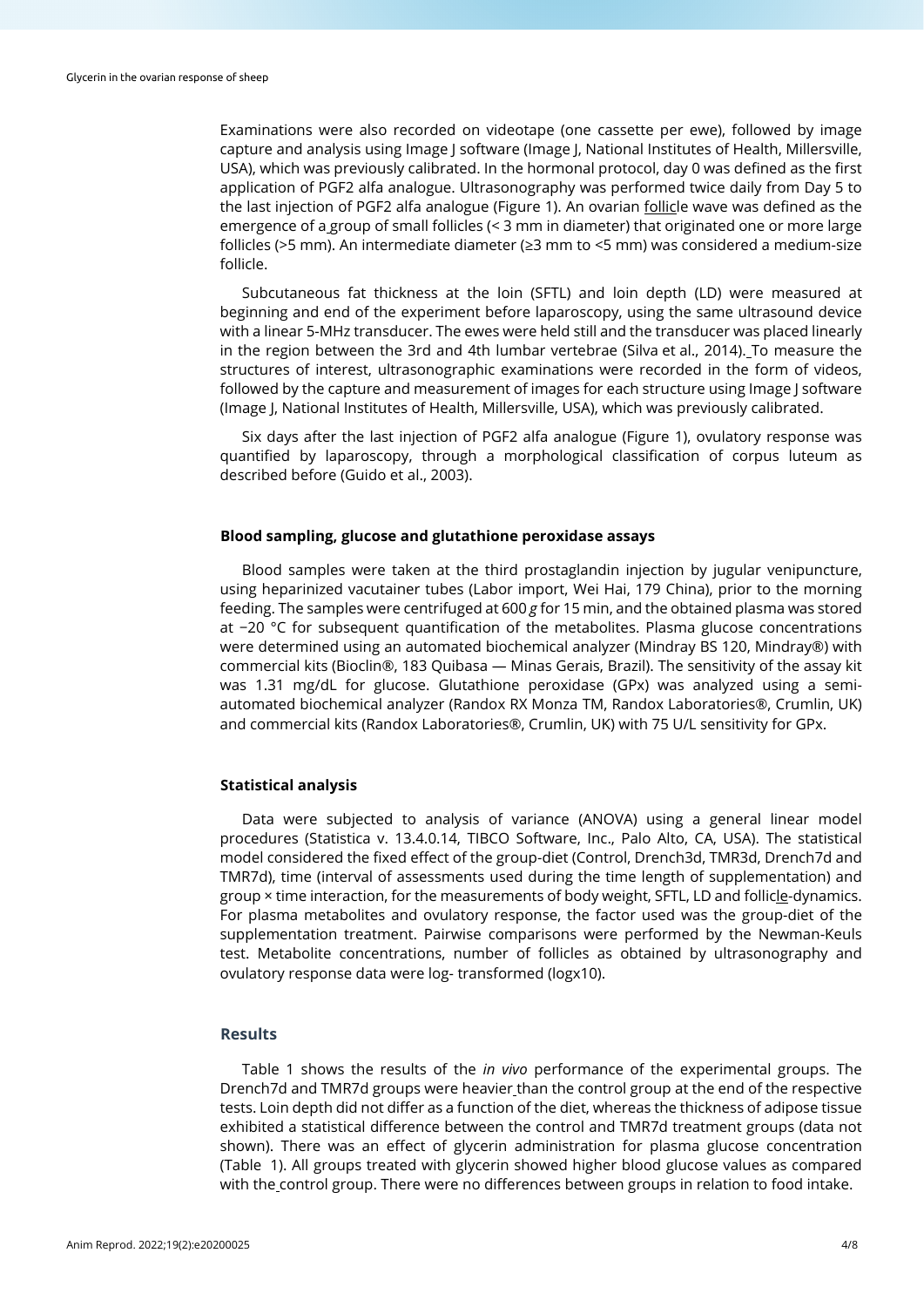**Table 1.** Means and standard errors of body weight, loin depth, subcutaneous fat thickness, glucose and follicular dynamics in Morada Nova ewes treated for three or seven days with glycerin as oral drench or included in total mixed ration.

| Parameter                    | N   | <b>Group</b>      |                  |                   |                   |                   | P-value      |              |              |
|------------------------------|-----|-------------------|------------------|-------------------|-------------------|-------------------|--------------|--------------|--------------|
|                              |     | <b>Control</b>    | Drench3d         | TMR3d             | Drench7d          | <b>TMR7d</b>      | <b>Group</b> | <b>Time</b>  | $G \times T$ |
| In vivo performance*         |     |                   |                  |                   |                   |                   |              |              |              |
| Body weight, kg              |     | $28.6 \pm 0.9$ ac | $28.3 \pm 1.2a$  | $31.2 \pm 1.0$ cd | $33.1 \pm 1.0$ bd | $33.6 \pm 1.1$ bd | < 0.001      | 0.95         | 0.47         |
| $LD, \text{mm}^{**}$         |     | $17.7 \pm 0.6$    | $16.9 \pm 0.9$   | $16.6 \pm 0.4$    | $17.8 \pm 0.5$    | $17.2 \pm 0.7$    | 0.43         | 0.35         | 0.33         |
| SFTL, mm <sup>***</sup>      |     | $3.5 \pm 0.1a$    | $3.4 \pm 0.2$ ab | $3.4 \pm 0.2$ ab  | $3.1 \pm 0.1$ ab  | $2.9 \pm 0.1$ b   | 0.01         | 0.27         | 0.47         |
| Metabolites*                 |     |                   |                  |                   |                   |                   |              |              |              |
| Glucose, $mg.dL^{-1}$        |     | $68.4 \pm 4.5a$   | $87.3 \pm 4.2$ b | $89.0 \pm 3.2$ b  | $80.9 \pm 1.7$ b  | $76.8 \pm 2.0$ b  | ${}_{0.001}$ | ٠            |              |
| Follicular dynamics          |     |                   |                  |                   |                   |                   |              |              |              |
| Follicles < 3mm, n           | 675 | $1.8 \pm 0.2a$    | $2.4 \pm 0.2$ be | $1.3 \pm 0.1c$    | $1.9 \pm 0.1$ ab  | $2.3 \pm 0.1$ de  | ${}_{0.001}$ | < 0.001      | 0.09         |
| Follicles $\geq 3$ < 5 mm, n | 279 | $0.4 \pm 0.1a$    | $0.2 \pm 0.1$ b  | $1.2 \pm 0.1c$    | $0.8 \pm 0.1$ d   | $0.8 \pm 0.1$ d   | < 0.001      | 0.20         | 0.05         |
| Follicles $>$ 5 mm, n        | 13  | ٠                 | ٠                | $0.03 \pm 0.02$   | $0.07 \pm 0.03$   | $0.04 \pm 0.02$   | 0.29         | 0.96         | 0.67         |
| Mean follicle size, mm       | 967 | $2.5 \pm 0.1a$    | $2.1 \pm 0.1$ b  | $3.1 \pm 0.1c$    | $2.9 \pm 0.1d$    | $2.6 \pm 0.05$ ad | < 0.001      | ${}_{0.001}$ | 0.56         |

\*Measured at the third application of PGF2 alfa analogue; \*\*Loin depth; \*\*\*Subcutaneous fat thickness at the loin.

In all treatments, there was a reduction in the number of follicles <3 mm (Table 1) during the administration of glycerin (time effect  $P \le 0.001$ ). On average, the TMR3d group had the lowest number of follicles of this class. The TMR3d, Drench7d and TMR7d groups showed a higher number of follicles between 3 and 5 mm when compared with the other treatment groups. No statistical significance was observed for the effects tested in the follicle class with a diameter greater than 5 mm. These types of follicle structures were reported in the TMR3d, Drench7d and TMR7d groups (Table 1). Average follicle diameter increased during the measurement interval in all treatments (time effect P <0.001). The largest mean diameters were found in the TMR3d and Drench7d groups. Figure 2 shows the results related to the plasma glutathione peroxidase rate and the follicle dynamics parameters observed after the glycerin administration period. The same figure also shows the ovulation rate (Figure 2D) determined six days after the third injection of PGF2 alfa analogue. The Drench7d and TMR7d treatment groups exhibited the lowest concentrations of glutathione peroxidase (Figure 2A) and an average increase of 33% in ovulation rate when compared with the other groups (Figure 2D).

Mean while, the TMR3d, Drench7d and TMR7d groups had the largest follicle diameters (Figure 2B) and a higher number of follicles > 3 mm (Figure 2C).



**Figure 2.** Means and standard errors of plasma glutathione peroxidase concentration (A), maximum follicular diameter (B), number of follicles > 3 mm (C) and ovulatory rate (D). The data shown in Figures A, B and C were measured at the third application of PGF2 alfa analogue. Ovulatory rate was determined by laparoscopy six days after the third application of PGF2 alfa analogue. Analysis of variance results for the effect of group is represented in the figure. Values in **Figure 2B** and 2C are shown as the mean of follicles counted by ultrasonography at the third application of PGF2 alfa analogue.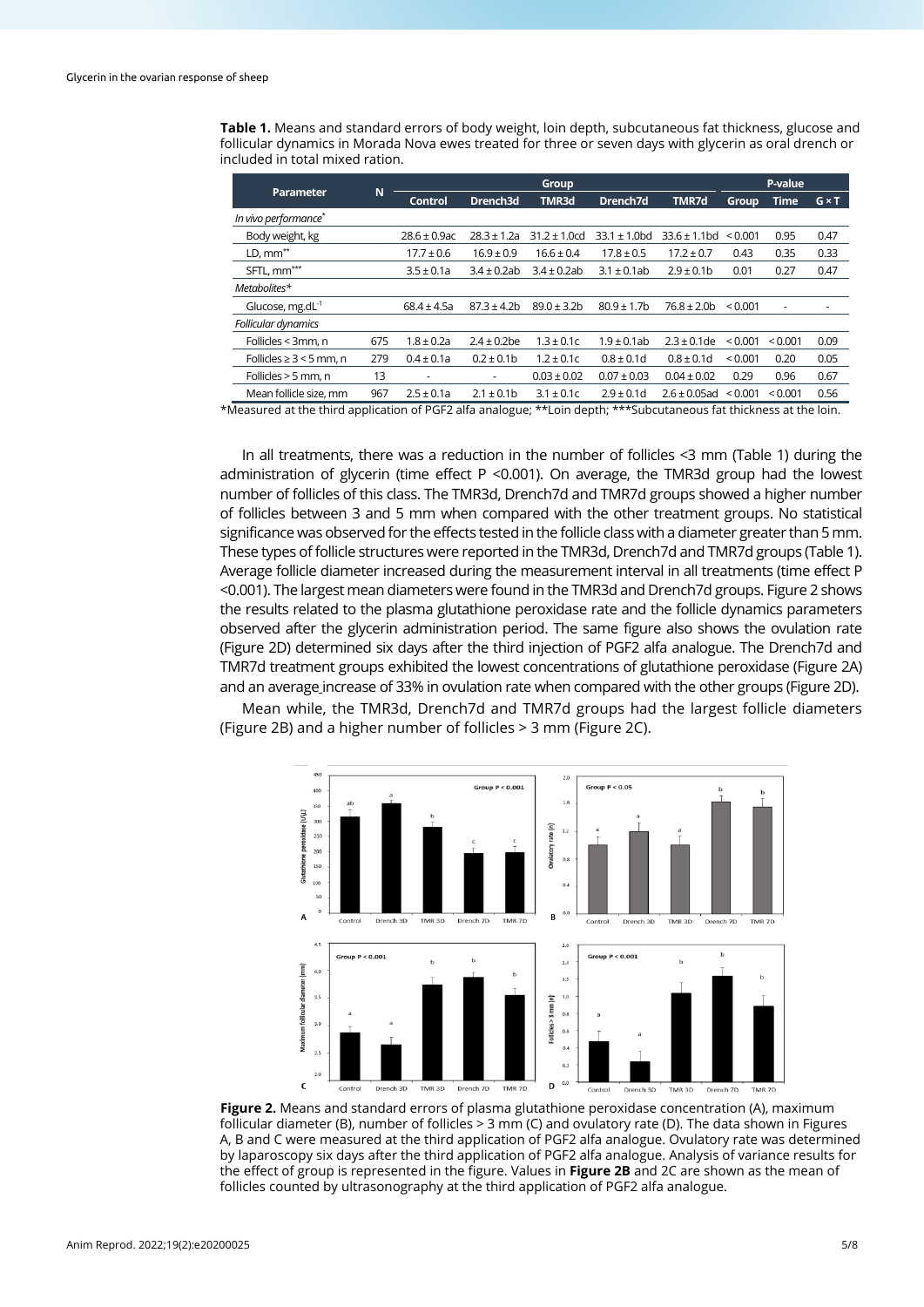# **Discussion**

The hypothesis that the oral drench of glycerin would be more effective that the administration in the feed, and that there would be no differences between 3 and 7 days supplementation on the number of follicles stimulated to ovulate, was not accepted. Supplementing Morada Nova ewes with glycerin was successful when provided for seven days, regardless of whether glycerin was applied as a drench or via feed. Moreover, the three- day glycerin inclusion in TMR provided better follicle dynamics than the oral drench. The addition of glycerin in the feed increased the number of growing follicles and increased-follicle size. The inclusion of glycerin in the TMR for three days allowed the appearance of large follicles with a diameter greater than 5 mm, similarly to what occurred in the two treatments involving a longer period. The second part of our hypothesis was also rejected, since 7 days glycerin supplementation, regardless of the administration form, revealed a marked reduction in oxidative stress and an increase in ovulation rate.

The lack of a clear change in the subcutaneous muscle and fat masses between the start and end of the experiment was expected, given the age and nutritional status of the animals and the short period of supplementation. In adult animals with high body condition, fat deposition is mainly visceral, rather than subcutaneous or muscular. In sheep as well as other ruminants in the maturity stage, the diet does not change lean mass, considering that the growth rate in these animals reaches a maturity point at which the deposition of adipose tissue exceeds that of other tissues (Irshad et al., 2013). Viñoles et al. (2005) using a 6 days supplementation treatment, found a similar body condition score but an increase in body weight in the supplemented group associated to the difference in the amount of feed supplied to the experimental groups. In our study, all groups received the same TMR diet plus glycerin, which explains the lack of differences in body weight.

The increase of plasma glucose concentrations found in the present study was probably due to the high rate of glycerol absorption when glycerin was administered as a drench or TMR. This finding corroborates previous studies with Morada Nova ewes supplemented via drench for six days (Oliveira et al., 2016) and goats supplemented with glycerin in TMR for seven days (Alves et al., 2019). In goats, Silva et al. (2014) supplying 100 mL or 200 mL of glycerol, administered as a drench, found an increase in plasma insulin and glucose levels in animals treated with 200 mL. In addition to glucose, increases in insulin and leptin concentrations are also reported in the literature from short- term nutritional supplementation, and relatively higher concentrations thereof are associated with a higher ovulation rate (Viñoles et al., 2010).

In the present study, the glycerin supplementation for seven days promoted a marked increase in the ovulation rate, which reached an average 270 value of 1.6. In goats, Rodrigues et al. (2015) reported ovulation rates of 1.15 in control group and 0.89 in the 300 ml glycerin treated group. We do not have a clear explanation for these contradictory results, but species differences in the response to glycerin supplementation, the dose administered and the synchronization protocol used may be part of the answer. However, in Morada ewes, glycerin supplementation for 7 days increased ovulation rate to levels reported using 400 IU equine chorionic gonadotropin (Souza Rodrigues et al., 2004).

The 7 days supplemented groups exhibited the lowest concentrations of glutathione peroxidase associated to an increase in ovulation rate, but the opposite occurred in the 3 days supplemented groups. The differential response between 3 vs 7 days may be associated to the stage of the follicle wave when the supplementation started. While in 7 days groups it started before the expected time of emergence of the first wave of the cycle and lasted during the occurrence of the wave, in 3 days groups it started around the time of follicle selection (Viñoles et al., 2005, 2010). The exposure of follicles to increased glucose-insulin levels at different times of their development, may have promoted epigenetic changes at cell level (Uhde et al., 2018). This may have resulted in differential production of reactive oxygen species (ROS), including superoxide (O2–) and non-reactive H2O2 (Turrens, 2003), that are involved in the onset of apoptosis in the antral follicles (Ciani et al., 2015). We suggest that supplementing glycerin by the time of follicle selection in the groups treated for 3 days, may explain the increase in plasma glutathione peroxidase and the reduction in ovulation rate observed.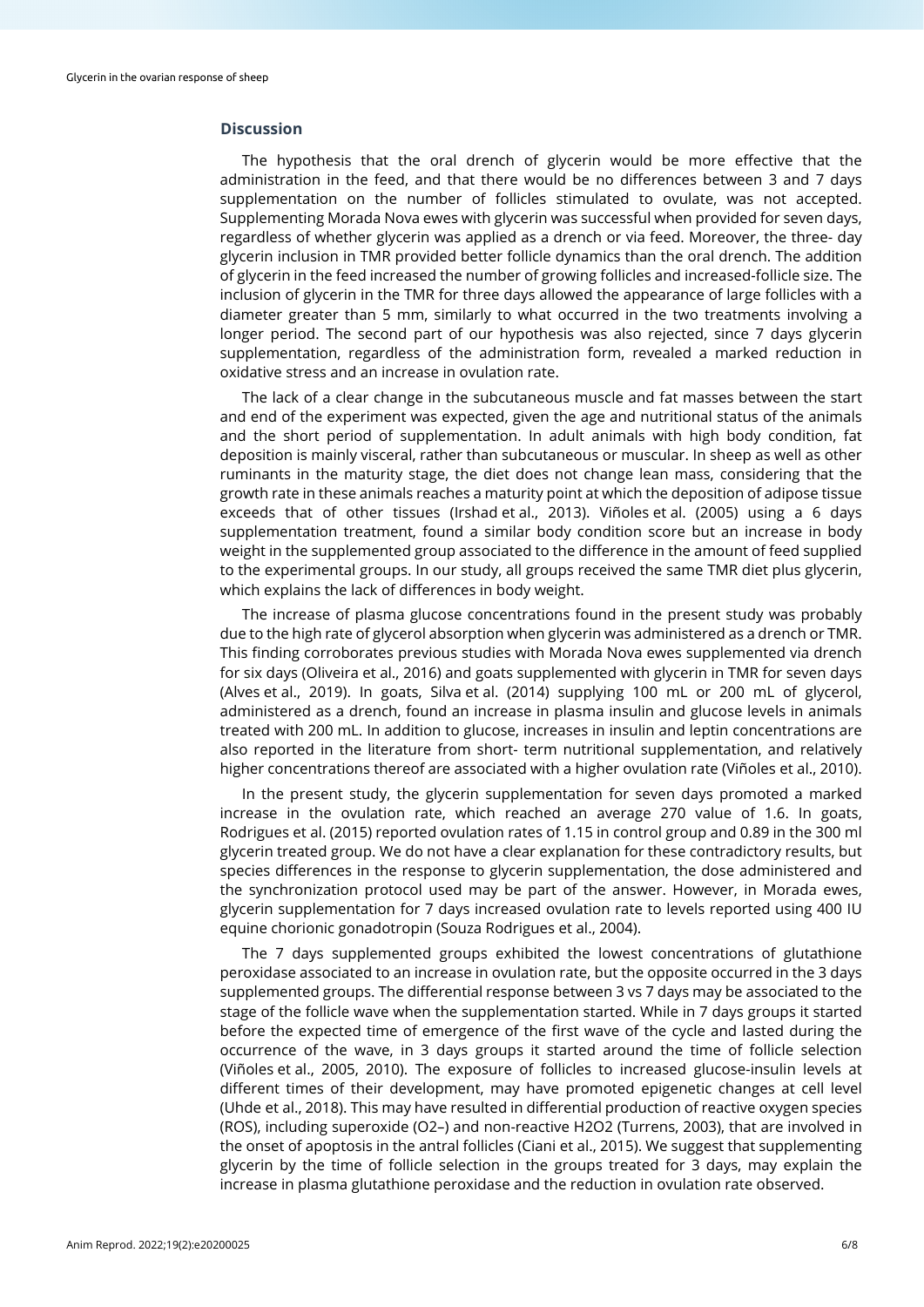# **Conclusion**

We conclude that under the experimental conditions of the present study, the administration of 150 mL glycerol daily, for seven days, in the form of glycerin solution as an oral drench or in the feed, represents a promising strategy of energy supplementation for Morada Nova ewes. The application of glycerin has been shown to induce, also in animals with high nutritional status, an efficient signaling in the control of oxidative stress and in ovarian response, leading to gains greater than 30% in ovulation rate.

Nevertheless, our results did not reveal reproductive advantages regarding the form of supply—oral or in the feed. For these reasons, the authors suggest that the definition of the best glycerin application strategy should be carefully analyzed by the producer, considering also other factors such as the costs of applying the treatment in relation to the type of management used at the farm.

# **Acknowledgements**

This study was supported by Proex grant No. 23038.002808/2017-56, funded by Capes\Brazil. Andrade M.A.M. was the recipient of a fellowship from Capes/Brazil. Rondina D. is a senior researcher at CNPq/Brazil.

### **References**

- Alves JPM, Fernandes CCL, Rossetto R, Silva CPD, Galvão ITOM, Bertolini M, Rondina D. Impact of short nutrient stimuli with different energy source on follicle dynamics and quality of oocyte from hormonally stimulated goats. Reprod Domest Anim. 2019;54(9):1206-16. [http://dx.doi.org/10.1111/rda.13500.](https://doi.org/10.1111/rda.13500) [PMid:31240745.](https://www.ncbi.nlm.nih.gov/entrez/query.fcgi?cmd=Retrieve&db=PubMed&list_uids=31240745&dopt=Abstract)
- Ciani F, Cocchia N, d'Angelo D, Tafuri S. Influence of ROS on ovarian functions. New Discov Embryol. 2015;3:1-34. http://dx.doi.org/10.5772/61003.
- Dupont J, Scaramuzzi RJ. Insulin signalling and glucose transport in the ovary and ovarian function during the ovarian cycle. Biochem J. 2016;473(11):1483-501[. http://dx.doi.org/10.1042/BCJ20160124.](https://doi.org/10.1042/BCJ20160124) PMID: 27234585.
- Ferraro SM, Mendoza GD, Miranda LA, Gutiérrez CG. *In vitro* ruminal fermentation of glycerol, propylene glycol and molasses combined with forages and their effect on glucose and insulin blood plasma concentrations after an oral drench in sheep. Anim Feed Sci Technol. 2016;213:74-80. [http://dx.doi.org/10.1016/j.anifeedsci.2016.01.010.](https://doi.org/10.1016/j.anifeedsci.2016.01.010)
- Guido SI, Andrade JCO, Guido FCL, Oliveira MAL, Lima PF, Moura RTD, Santos VF, Cavalcanti CC No. Avaliação de corpos lúteos de receptoras caprinas. Rev Bras Reprod Anim. 2003;27(3):491-2.
- Irshad A, Kandeepan G, Kumar S, Ashish KA, Vishnuraj MR, Shukla V. Factors influencing carcass composition of livestock: a review. J Anim Prod Adv. 2013;3(5):177-86. [http://dx.doi.org/10.5455/japa.20130531093231.](https://doi.org/10.5455/japa.20130531093231)
- Kalyesubula M, Rosov A, Alon T, Moallem U, Dvir H. Intravenous infusions of glycerol versus propylene glycol for the regulation of negative energy balance in sheep: a randomized trial. Animals (Basel). 2019;9(10):1-14[. http://dx.doi.org/10.3390/ani9100731.](https://doi.org/10.3390/ani9100731) [PMid:31561613.](https://www.ncbi.nlm.nih.gov/entrez/query.fcgi?cmd=Retrieve&db=PubMed&list_uids=31561613&dopt=Abstract)
- Mach N, Bach A, Devant M. Effects of crude glycerin supplementation on performance and meat quality of holstein bulls fed high-concentrate diets. J Anim Sci. 2009;87(2):632-38. https://doi.org/10.2527/jas.2008-0987. PMID: 18952726.
- National Academy Press NRC. Nutrient requirements of small ruminants. Washington, DC: NRC; 2007.
- Oliveira FBB, da Silva CP, Fernandes CCL, de Sousa FC, Silva AM, Pinheiro DCN, Rodrigues LFS, Rondina D. Ovarian follicular growth in Morada Nova sheep supplemented with crude glycerin before mating. Revista Acadêmica Ciência Animal. 2016;14:235-44[. http://dx.doi.org/10.7213/academica.14.2016.26.](https://doi.org/10.7213/academica.14.2016.26)
- Ornaghi MG, Eira CE, Barrado AG, Torrecilhas JA, Passetti RAC, Mottin C, Prado IN. Glicerina como substituto do milho na nutrição de bovinos e influência na composição de ácidos graxos da carne: revisão. *PubVet.* 2016;10(4):334-42[. http://dx.doi.org/10.22256/pubvet.v10n4.334-342.](https://doi.org/10.22256/pubvet.v10n4.334-342)